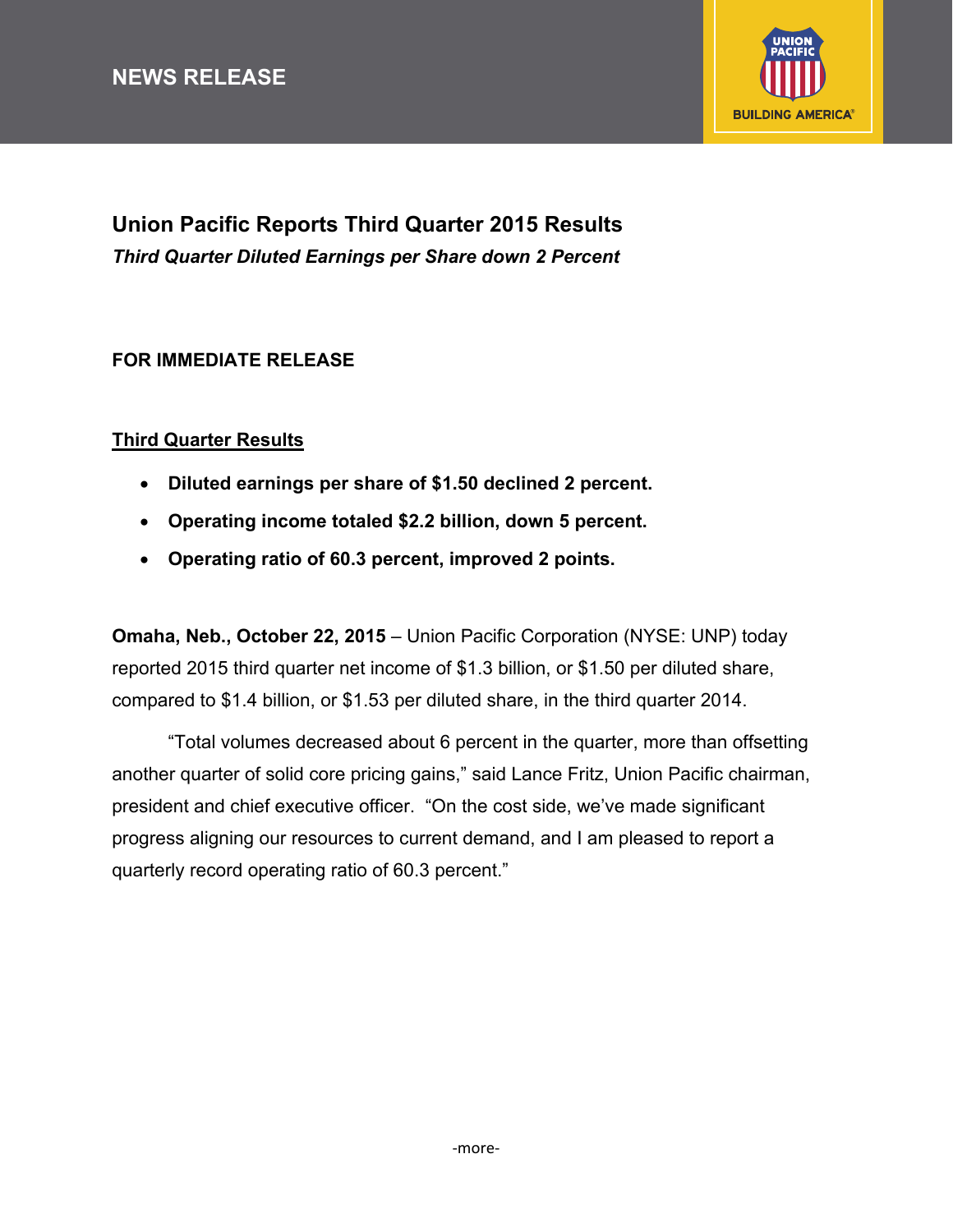### **Third Quarter Summary**

 Operating revenue of \$5.6 billion was down 10 percent in the third quarter 2015 compared to the third quarter 2014. Third quarter business volumes, as measured by total revenue carloads, declined about 6 percent compared to 2014. Volume declined in each of the Company's business groups with the exception of automotive. In addition:

- Quarterly freight revenue decreased 10 percent compared to the third quarter 2014, as volume declines, lower fuel surcharge revenue, and negative business mix more than offset core pricing gains.
- Union Pacific's 60.3 percent operating ratio was an all-time quarterly record, 2 points better than the third quarter 2014 and 1.1 points better than the previous alltime quarterly record set in the fourth quarter 2014. The operating ratio benefited by about 1.5 points from the net impact of lower fuel prices during the quarter.
- The \$1.81 per gallon average quarterly diesel fuel price in the third quarter 2015 was 40 percent lower than the third quarter 2014.
- Quarterly train speed, as reported to the Association of American Railroads, was 25.6 mph, 8 percent faster compared with the third quarter 2014.
- The Company repurchased 13.8 million shares in the third quarter 2015 at an aggregate cost of more than \$1.2 billion.

### **Summary of Third Quarter Freight Revenues**

- Automotive flat
- Agricultural Products down 4 percent
- Chemicals down 6 percent
- Intermodal down 11 percent
- Industrial Products down 16 percent
- Coal down 18 percent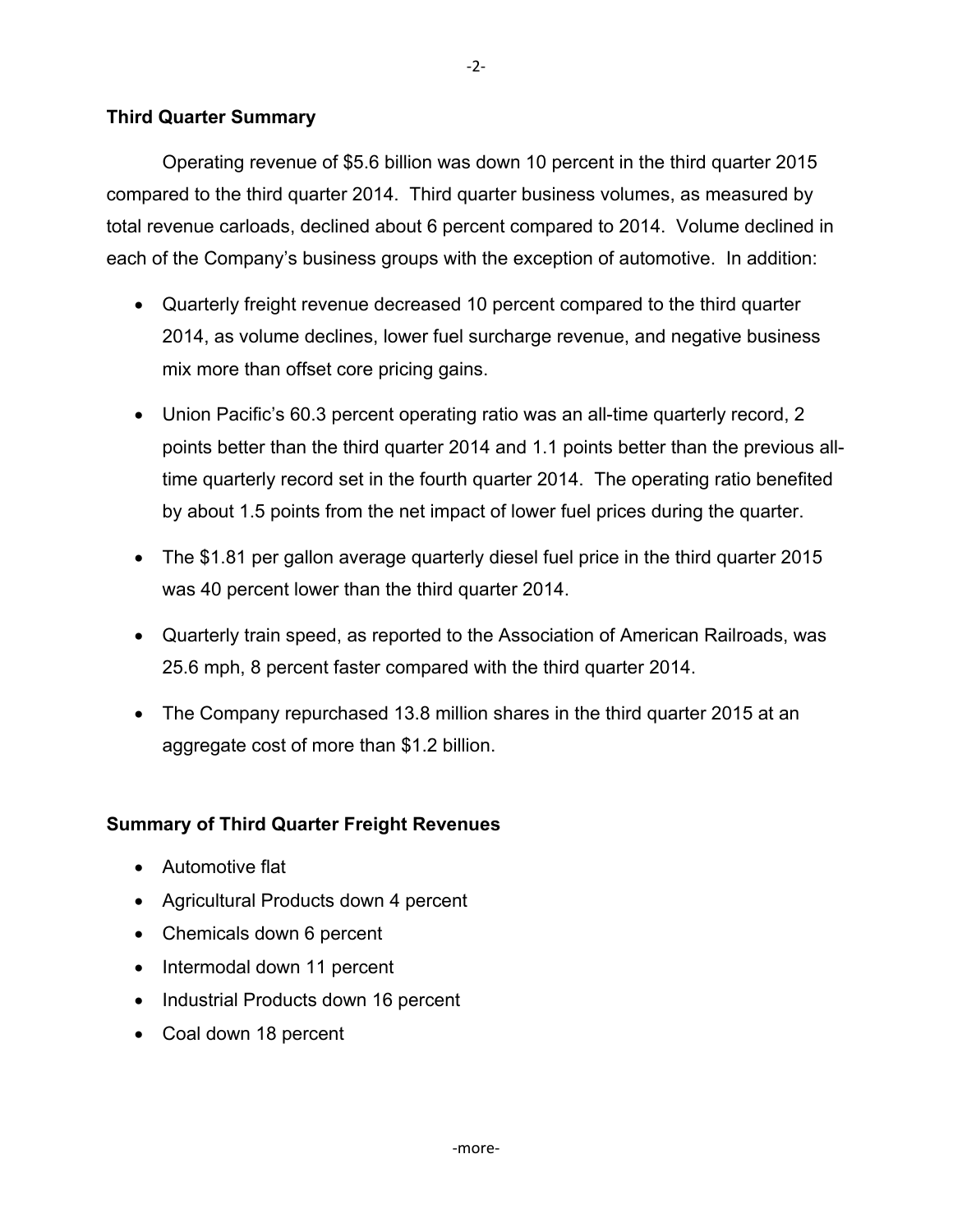"We've made great progress in meeting this year's challenges," Fritz said. "As we finish 2015 and head toward next year, we continue to face many uncertainties. Energy prices, the consumer economy, grain markets and the strength of the U.S. dollar will all be key to future demand. Over the long term, we are well positioned to safely provide our customers with excellent service, while delivering strong value to our shareholders."

# **Third Quarter 2015 Earnings Conference Call**

Union Pacific will host its third quarter 2015 earnings release presentation live over the Internet and via teleconference on Thursday, October 22, 2015 at 8:45 a.m. Eastern Time. The presentation will be webcast live over the internet on Union Pacific's website at www.up.com/investor. Alternatively, the webcast can be accessed directly through the following [link](http://services.choruscall.com/links/unp151022). Participants may join the conference call by dialing 877/407-8293 (or for international participants, 201/689-8349).

# **ABOUT UNION PACIFIC**

Union Pacific Railroad is the principal operating company of Union Pacific Corporation (NYSE: UNP). One of America's most recognized companies, Union Pacific Railroad connects 23 states in the western two-thirds of the country by rail, providing a critical link in the global supply chain. From 2005-2014, Union Pacific invested more than \$31 billion in its network and operations to support America's transportation infrastructure. The railroad's diversified business mix includes Agricultural Products, Automotive, Chemicals, Coal, Industrial Products and Intermodal. Union Pacific serves many of the fastestgrowing U.S. population centers, operates from all major West Coast and Gulf Coast ports to eastern gateways, connects with Canada's rail systems and is the only railroad serving all six major Mexico gateways. Union Pacific provides value to its roughly 10,000 customers by delivering products in a safe, reliable, fuel-efficient and environmentally responsible manner.

**Union Pacific Investor contact**: Mike Staffenbeal at 402-544-4227. **Union Pacific Media contact**: Aaron Hunt at 402-544-0100.

**Supplemental financial information is attached.**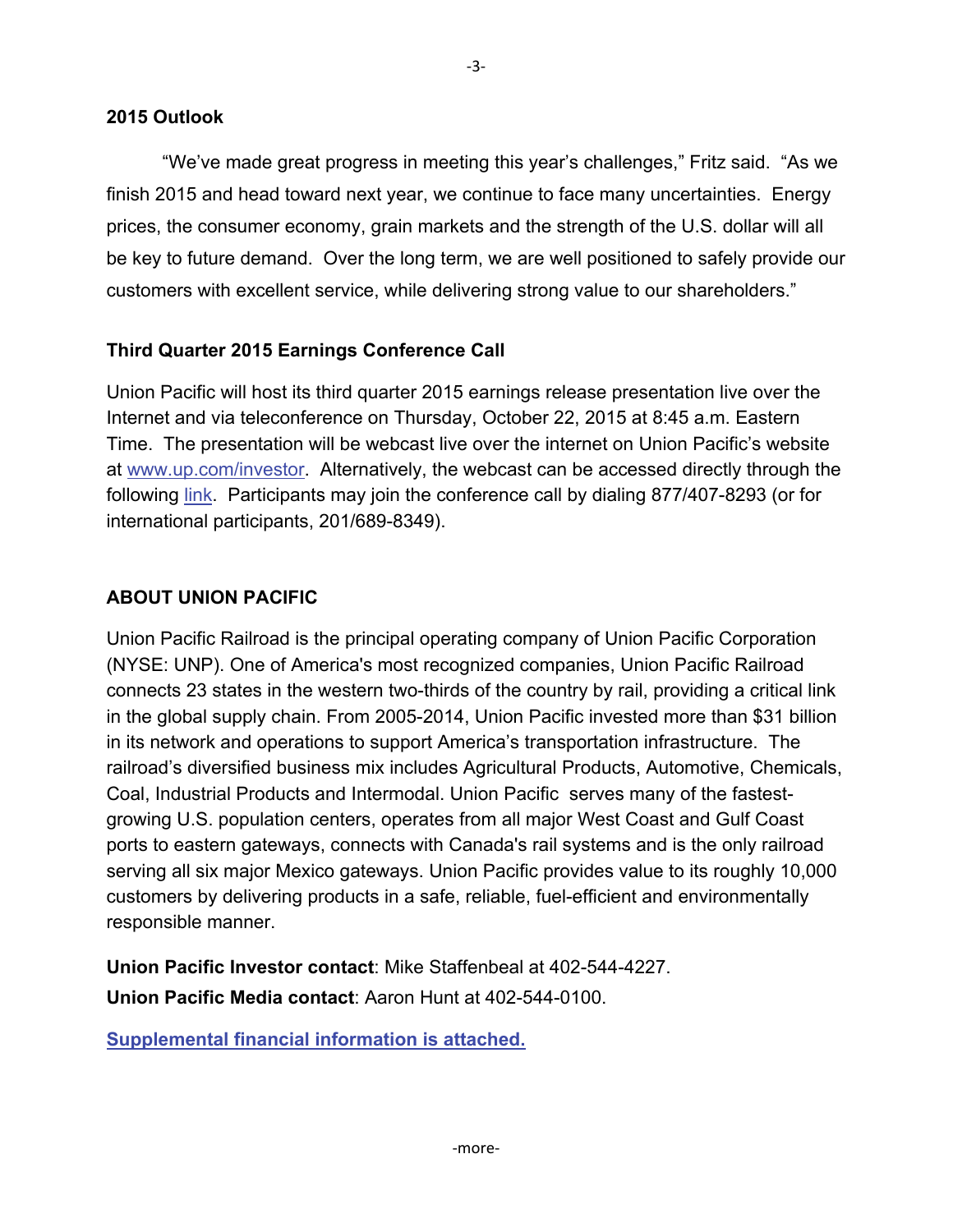*This presentation and related materials contain statements about the Corporation's future that are not statements of historical fact, including specifically the statements regarding the Corporation's expectations with respect to economic conditions, government regulation, and demand levels; and its ability to generate financial returns, improve network performance and cost efficiency, and provide returns to its shareholders. These statements are, or will be, forward-looking statements as defined by the Securities Act of 1933 and the Securities Exchange Act of 1934. Forward-looking statements also generally include, without limitation, information or statements regarding: projections, predictions, expectations, estimates or forecasts as to the Corporation's and its subsidiaries' business, financial, and operational results, and future economic performance; and management's beliefs, expectations, goals, and objectives and other similar expressions concerning matters that are not historical facts.* 

*Forward-looking statements should not be read as a guarantee of future performance or results, and will not necessarily be accurate indications of the times that, or by which, such performance or results will be achieved. Forward-looking information, including expectations regarding operational and financial improvements and the Corporation's future performance or results are subject to risks and uncertainties that could cause actual performance or results to differ materially from those expressed in the statement. Important factors, including risk factors, could affect the Corporation's and its subsidiaries' future results and could cause those results or other outcomes to differ materially from those expressed or implied in the forward-looking statements. Information regarding risk factors and other cautionary information are available in the Corporation's Annual Report on Form 10-K for 2014, which was filed with the SEC on February 6, 2015. The Corporation updates information regarding risk factors if circumstances require such updates in its periodic reports on Form 10-Q and its subsequent Annual Reports on Form 10-K (or such other reports that may be filed with the SEC).* 

*Forward-looking statements speak only as of, and are based only upon information available on, the date the statements were made. The Corporation assumes no obligation to update forward-looking information to reflect actual results, changes in assumptions or changes in other factors affecting forwardlooking information. If the Corporation does update one or more forward-looking statements, no inference should be drawn that the Corporation will make additional updates with respect thereto or with respect to other forward-looking statements. References to our website are provided for convenience and, therefore, information on or available through the website is not, and should not be deemed to be, incorporated by reference herein.* 

###

**\*\*\*\***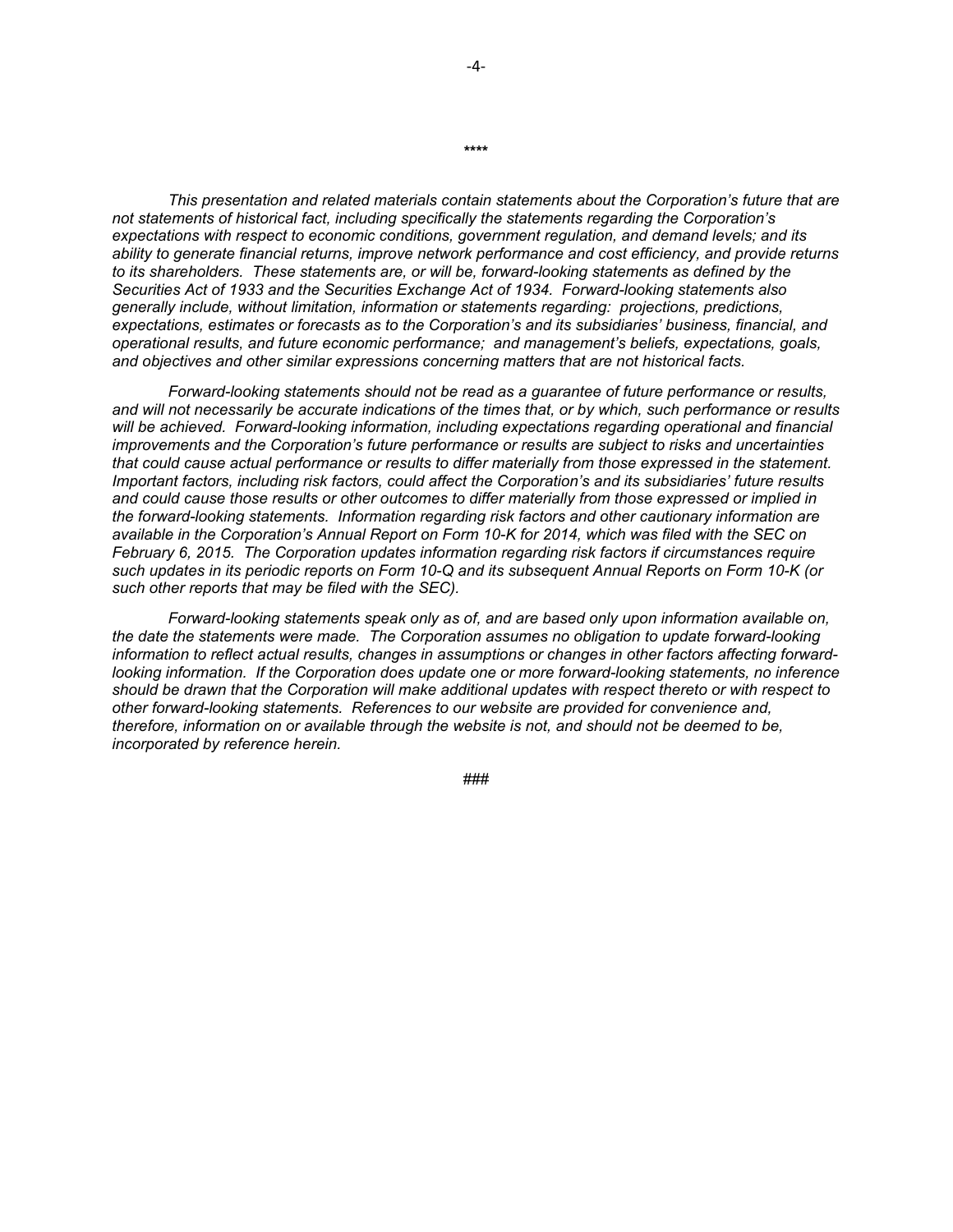*Condensed Consolidated Statements of Income (unaudited)* 

| Millions, Except Per Share Amounts and Percentages, |                  |               | 3rd Quarter |             | Year-to-Date |            |               |          |                          |
|-----------------------------------------------------|------------------|---------------|-------------|-------------|--------------|------------|---------------|----------|--------------------------|
| For the Periods Ended September 30,                 | 2015             |               | 2014        | $\%$        |              | 2015       |               | 2014     | $\%$                     |
| <b>Operating Revenues</b>                           |                  |               |             |             |              |            |               |          |                          |
| Freight revenues                                    | \$<br>5,215      | \$            | 5,819       | (10)%       |              | \$15,534   |               | \$16,766 | (7)%                     |
| Other revenues                                      | 347              |               | 363         | (4)         |              | 1,071      |               | 1,069    | $\overline{\phantom{a}}$ |
| Total operating revenues                            | 5,562            |               | 6,182       | (10)        |              | 16,605     |               | 17,835   | (7)                      |
| <b>Operating Expenses</b>                           |                  |               |             |             |              |            |               |          |                          |
| Compensation and benefits                           | 1,267            |               | 1,287       | (2)         |              | 3,941      |               | 3,787    | 4                        |
| Purchased services and materials                    | 589              |               | 650         | (9)         |              | 1,832      |               | 1,893    | (3)                      |
| Fuel                                                | 484              |               | 882         | (45)        |              | 1,589      |               | 2,726    | (42)                     |
| Depreciation                                        | 507              |               | 481         | 5           |              | 1,495      |               | 1,415    | 6                        |
| Equipment and other rents                           | 302              |               | 310         | (3)         |              | 925        |               | 938      | (1)                      |
| Other                                               | 205              |               | 242         | (15)        |              | 689        |               | 696      | (1)                      |
| Total operating expenses                            | 3,354            |               | 3,852       | (13)        |              | 10,471     |               | 11,455   | (9)                      |
| <b>Operating Income</b>                             | 2,208            |               | 2,330       | (5)         |              | 6,134      |               | 6,380    | (4)                      |
| Other income                                        | 30               |               | 20          | 50          |              | 198        |               | 80       | $\mathsf{F}$             |
| Interest expense                                    | (157)            |               | (144)       | 9           |              | (458)      |               | (415)    | 10                       |
| Income before income taxes                          | 2,081            |               | 2,206       | (6)         |              | 5,874      |               | 6,045    | (3)                      |
| Income taxes                                        | (781)            |               | (836)       | (7)         |              | (2, 219)   |               | (2, 296) | (3)                      |
| <b>Net Income</b>                                   | \$<br>$1,300$ \$ |               | 1,370       | (5)%        | \$           | $3,655$ \$ |               | 3,749    | (3)%                     |
|                                                     |                  |               |             |             |              |            |               |          |                          |
| <b>Share and Per Share</b>                          |                  |               |             |             |              |            |               |          |                          |
| Earnings per share - basic                          | \$<br>1.51       | \$            | 1.53        | (1)%        | \$           | 4.19       | \$            | 4.16     | 1%                       |
| Earnings per share - diluted                        | \$<br>1.50       | $\mathcal{L}$ | 1.53        | (2)         | \$           | 4.18       | $\mathbf{\$}$ | 4.14     | $\mathbf{1}$             |
| Weighted average number of shares - basic           | 862.9            |               | 893.2       | (3)         |              | 871.5      |               | 900.9    | (3)                      |
| Weighted average number of shares - diluted         | 865.8            |               | 896.9       | (3)         |              | 874.6      |               | 904.8    | (3)                      |
| Dividends declared per share                        | \$<br>$0.55$ \$  |               | 0.50        | 10          | \$           | 1.65       | - \$          | 1.41     | 17                       |
|                                                     |                  |               |             |             |              |            |               |          |                          |
| <b>Operating Ratio</b>                              | 60.3%            |               | 62.3%       | $(2.0)$ pts |              | 63.1%      |               | 64.2%    | $(1.1)$ pts              |
| <b>Effective Tax Rate</b>                           | 37.5%            |               | 37.9%       | $(0.4)$ pts |              | 37.8%      |               | 38.0%    | $(0.2)$ pts              |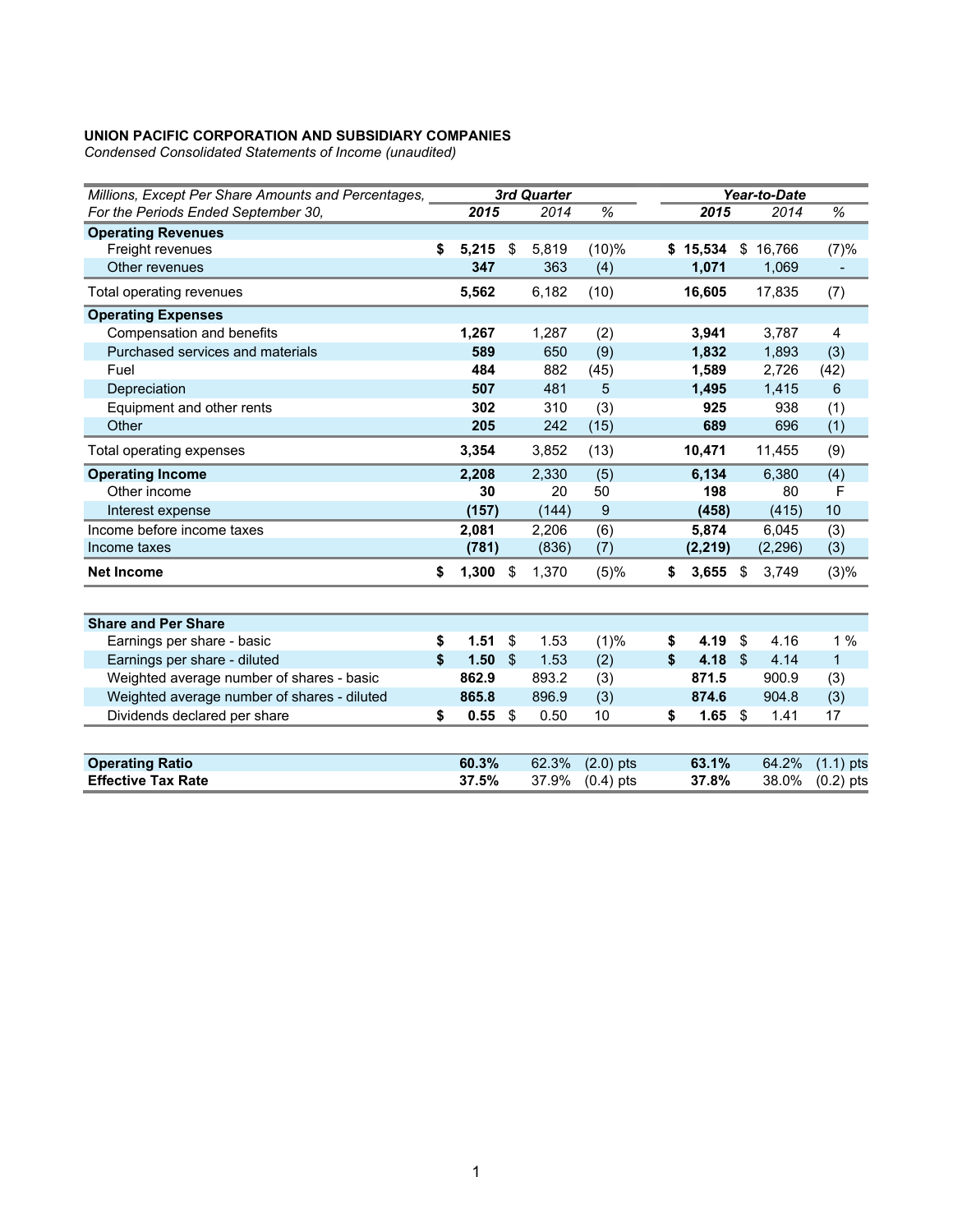*Freight Revenues Statistics (unaudited)* 

|                                     | 3rd Quarter |       |    |       |       |    | Year-to-Date |     |        |       |  |
|-------------------------------------|-------------|-------|----|-------|-------|----|--------------|-----|--------|-------|--|
| For the Periods Ended September 30, |             | 2015  |    | 2014  | %     |    | 2015         |     | 2014   | %     |  |
| <b>Freight Revenues (Millions)</b>  |             |       |    |       |       |    |              |     |        |       |  |
| <b>Agricultural Products</b>        | \$          | 880   | \$ | 915   | (4)%  | \$ | 2,686        | \$  | 2,759  | (3)%  |  |
| Automotive                          |             | 529   |    | 527   |       |    | 1,605        |     | 1,560  | 3     |  |
| Chemicals                           |             | 882   |    | 936   | (6)   |    | 2,684        |     | 2,742  | (2)   |  |
| Coal                                |             | 898   |    | 1,099 | (18)  |    | 2,492        |     | 3,049  | (18)  |  |
| <b>Industrial Products</b>          |             | 979   |    | 1,161 | (16)  |    | 2,966        |     | 3,302  | (10)  |  |
| Intermodal                          |             | 1,047 |    | 1,181 | (11)  |    | 3,101        |     | 3,354  | (8)   |  |
| Total                               | \$          | 5,215 | \$ | 5,819 | (10)% | \$ | 15,534       | \$  | 16,766 | (7)%  |  |
| <b>Revenue Carloads (Thousands)</b> |             |       |    |       |       |    |              |     |        |       |  |
| <b>Agricultural Products</b>        |             | 232   |    | 239   | (3)%  |    | 702          |     | 721    | (3)%  |  |
| Automotive                          |             | 214   |    | 204   | 5     |    | 638          |     | 600    | 6     |  |
| Chemicals                           |             | 278   |    | 288   | (3)   |    | 828          |     | 841    | (2)   |  |
| Coal                                |             | 398   |    | 466   | (15)  |    | 1,106        |     | 1,313  | (16)  |  |
| <b>Industrial Products</b>          |             | 319   |    | 363   | (12)  |    | 933          |     | 1,033  | (10)  |  |
| Intermodal*                         |             | 898   |    | 936   | (4)   |    | 2,652        |     | 2,693  | (2)   |  |
| Total                               |             | 2,339 |    | 2,496 | (6)%  |    | 6,859        |     | 7,201  | (5)%  |  |
| <b>Average Revenue per Car</b>      |             |       |    |       |       |    |              |     |        |       |  |
| <b>Agricultural Products</b>        | \$          | 3,793 | \$ | 3,836 | (1)%  | \$ | 3,825        | -\$ | 3,828  | $-$ % |  |
| Automotive                          |             | 2,469 |    | 2,590 | (5)   |    | 2,516        |     | 2,600  | (3)   |  |
| Chemicals                           |             | 3,165 |    | 3,249 | (3)   |    | 3,239        |     | 3,261  | (1)   |  |
| Coal                                |             | 2,259 |    | 2,362 | (4)   |    | 2,254        |     | 2,323  | (3)   |  |
| <b>Industrial Products</b>          |             | 3,073 |    | 3,195 | (4)   |    | 3,179        |     | 3,195  | (1)   |  |
| Intermodal*                         |             | 1,166 |    | 1,260 | (7)   |    | 1,169        |     | 1,245  | (6)   |  |
| Average                             | \$          | 2,229 | \$ | 2,331 | (4)%  | \$ | 2,265        | \$  | 2,328  | (3)%  |  |

\* Each intermodal container or trailer equals one carload.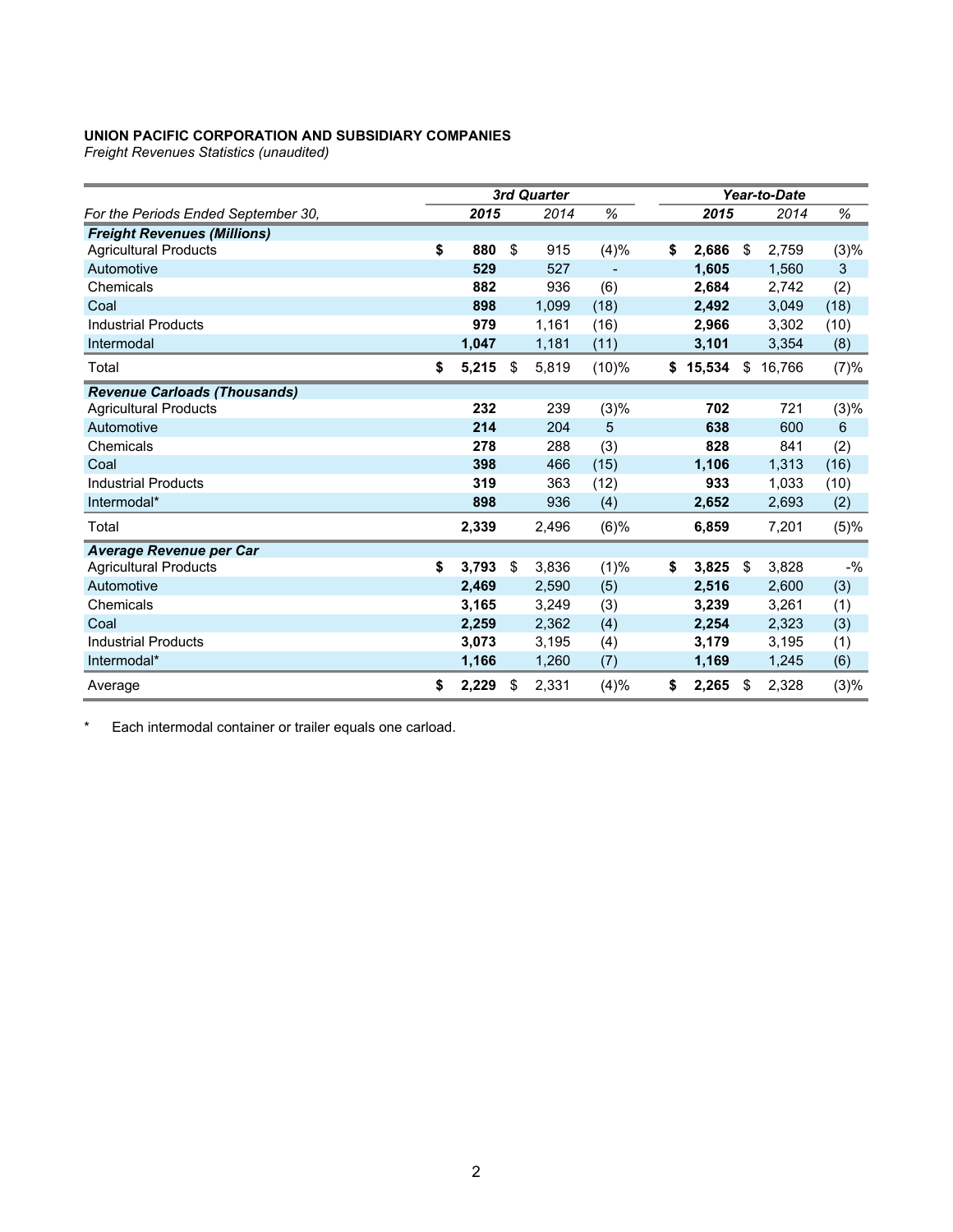*Condensed Consolidated Statements of Financial Position (unaudited)* 

| <b>Millions, Except Percentages</b> |    | Sep. 30,<br>2015 | Dec. 31.<br>2014 |
|-------------------------------------|----|------------------|------------------|
| <b>Assets</b>                       |    |                  |                  |
| Cash and cash equivalents           | \$ | 1,078            | \$<br>1,586      |
| Other current assets                |    | 2,864            | 3,093            |
| Investments                         |    | 1,373            | 1,390            |
| Net properties                      |    | 48,149           | 46,272           |
| Other assets                        |    | 299              | 375              |
| Total assets                        | S  | 53,763           | \$<br>52,716     |
|                                     |    |                  |                  |

| <b>Liabilities and Common Shareholders' Equity</b> |           |              |
|----------------------------------------------------|-----------|--------------|
| Debt due within one year                           | \$<br>521 | \$<br>462    |
| Other current liabilities                          | 2,987     | 3,303        |
| Debt due after one year                            | 12,798    | 11,018       |
| Deferred income taxes                              | 15,062    | 14,680       |
| Other long-term liabilities                        | 1,796     | 2,064        |
| <b>Total liabilities</b>                           | 33.164    | 31,527       |
| Total common shareholders' equity                  | 20,599    | 21.189       |
| Total liabilities and common shareholders' equity  | 53,763    | \$<br>52,716 |
| <b>Debt to Capital</b>                             | 39.3%     | 35.1%        |
| Adjusted Debt to Capital*                          | 44.5%     | 41.3%        |

\* Adjusted Debt to Capital is a non-GAAP measure; however, management believes that it is an important measure in evaluating our financial performance. See page 8 for a reconciliation to GAAP.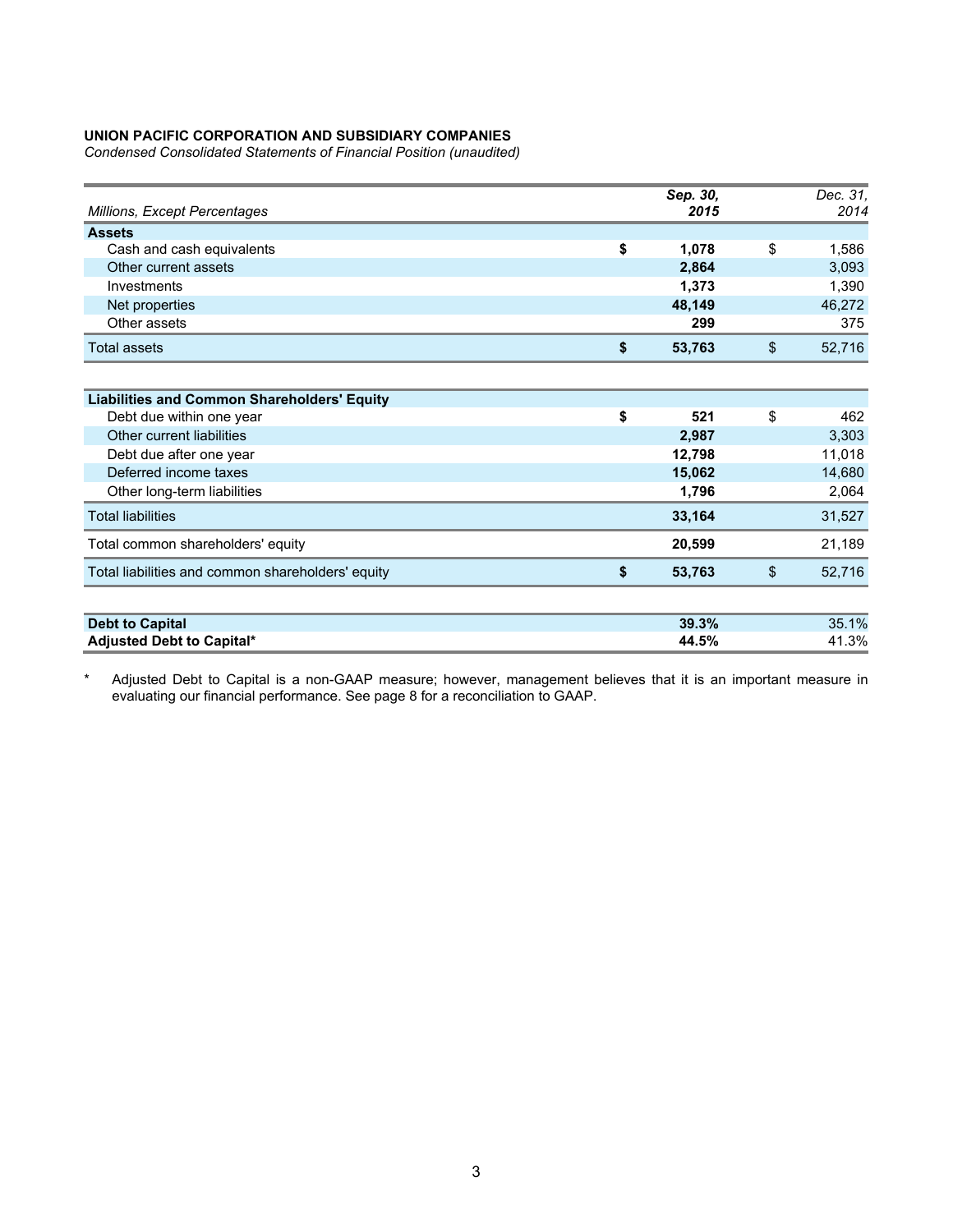*Condensed Consolidated Statements of Cash Flows (unaudited)* 

| Millions.                                         |             | Year-to-Date   |          |
|---------------------------------------------------|-------------|----------------|----------|
| For the Periods Ended September 30,               | 2015        |                | 2014     |
| <b>Operating Activities</b>                       |             |                |          |
| Net income                                        | \$<br>3,655 | \$             | 3,749    |
| Depreciation                                      | 1,495       |                | 1,415    |
| Deferred income taxes                             | 355         |                | 289      |
| Other - net                                       | 120         |                | (95)     |
| Cash provided by operating activities             | 5,625       |                | 5,358    |
| <b>Investing Activities</b>                       |             |                |          |
| Capital investments                               | (3, 323)    |                | (3,226)  |
| Other - net                                       | 73          |                | (99)     |
| Cash used in investing activities                 | (3, 250)    |                | (3, 325) |
| <b>Financing Activities</b>                       |             |                |          |
| Debt issued                                       | 2,243       |                | 2,588    |
| Common shares repurchased                         | (2,795)     |                | (2, 312) |
| Dividends paid*                                   | (1, 877)    |                | (1, 186) |
| Debt repaid                                       | (436)       |                | (678)    |
| Other - net                                       | (18)        |                | 10       |
| Cash used in financing activities                 | (2,883)     |                | (1, 578) |
| Net Change in Cash and Cash Equivalents           | (508)       |                | 455      |
| Cash and cash equivalents at beginning of year    | 1,586       |                | 1,432    |
| <b>Cash and Cash Equivalents at End of Period</b> | \$<br>1,078 | $\mathfrak{L}$ | 1,887    |
| <b>Free Cash Flow**</b>                           |             |                |          |
| Cash provided by operating activities             | \$<br>5,625 | \$             | 5,358    |
| Cash used in investing activities                 | (3, 250)    |                | (3, 325) |
| Dividends paid*                                   | (1, 877)    |                | (1, 186) |
| Free cash flow                                    | \$<br>498   | \$             | 847      |

\* The 2015 dividends paid amount includes the fourth quarter 2014 dividend of \$438 million, which was paid on January 2, 2015, the first quarter 2015 dividend of \$484 million, which was paid on March 30, 2015, the second quarter 2015 dividend of \$479 million, which was paid on June 30, 2015, as well as the third quarter 2015 dividend of \$476 million, which was paid on September 30, 2015. Beginning in 2015, the timing of the dividend declaration and payable dates was aligned to occur within the same quarter.

\*\* Free cash flow is a non-GAAP measure; however, management believes that it is an important measure in evaluating our financial performance and measures our ability to generate cash without additional external financing.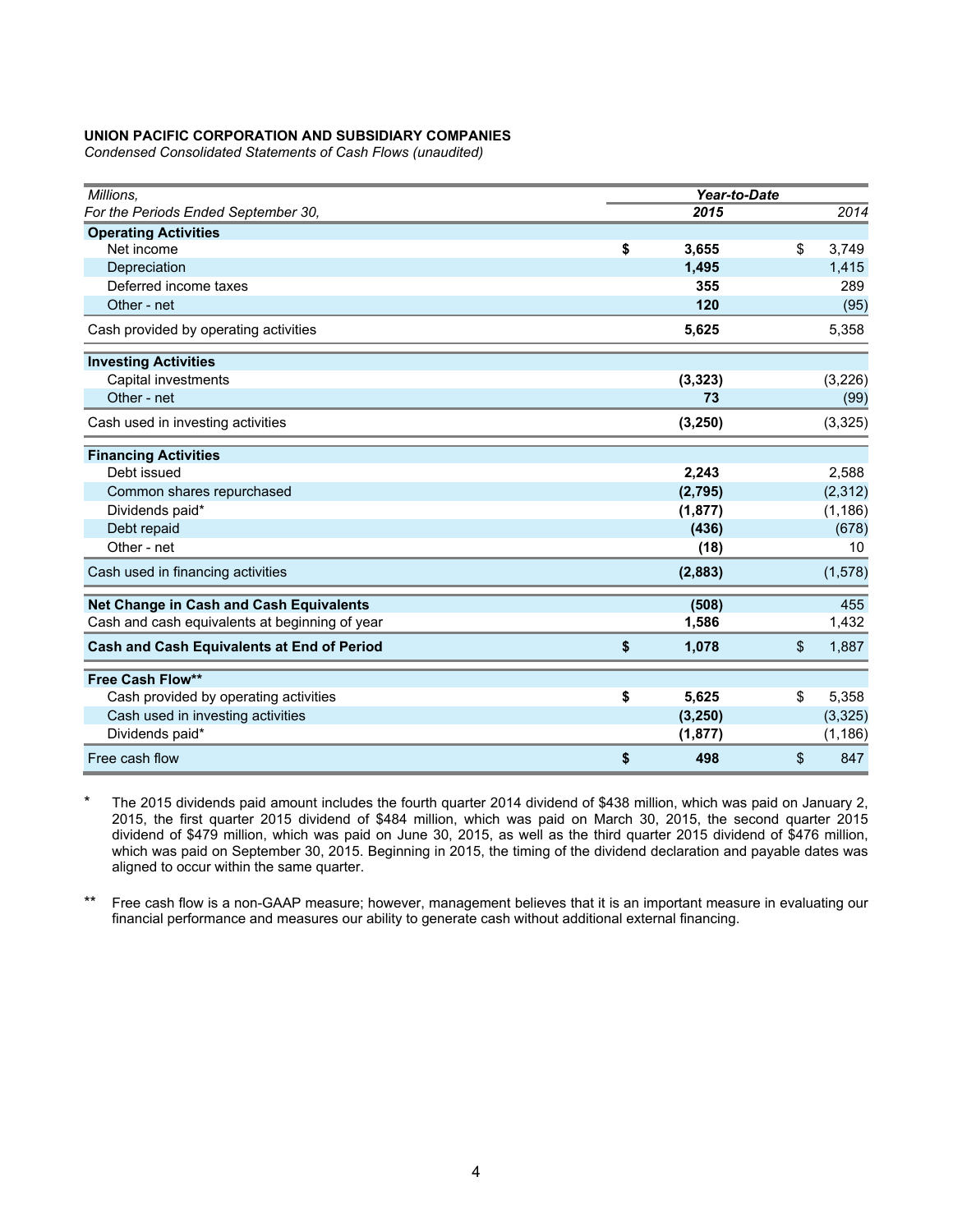*Operating and Performance Statistics (unaudited)* 

|                                          |            | 3rd Quarter |       | Year-to-Date |            |       |  |  |
|------------------------------------------|------------|-------------|-------|--------------|------------|-------|--|--|
| For the Periods Ended September 30,      | 2015       | 2014        | %     | 2015         | 2014       | %     |  |  |
| <b>Operating/Performance Statistics</b>  |            |             |       |              |            |       |  |  |
| Gross ton-miles (GTMs) (millions)        | 238,001    | 259,969     | (8)%  | 702,822      | 752,638    | (7)%  |  |  |
| Employees (average)                      | 47,515     | 47,550      |       | 48,446       | 46,922     | 3     |  |  |
| GTMs (millions) per employee             | 5.01       | 5.47        | (8)   | 14.51        | 16.04      | (10)  |  |  |
|                                          |            |             |       |              |            |       |  |  |
| <b>Locomotive Fuel Statistics</b>        |            |             |       |              |            |       |  |  |
| Average fuel price per gallon consumed   | \$<br>1.81 | \$<br>3.01  | (40)% | \$<br>1.92   | \$<br>3.08 | (38)% |  |  |
| Fuel consumed in gallons (millions)      | 261        | 283         | (8)   | 807          | 860        | (6)   |  |  |
| Fuel consumption rate*                   | 1.097      | 1.091       | 1     | 1.149        | 1.143      | 1     |  |  |
|                                          |            |             |       |              |            |       |  |  |
| <b>AAR Reported Performance Measures</b> |            |             |       |              |            |       |  |  |
| Average train speed (miles per hour)     | 25.6       | 23.8        | 8 %   | 24.9         | 24.1       | 3%    |  |  |
| Average terminal dwell time (hours)      | 28.7       | 29.7        | (3)   | 29.2         | 30.1       | (3)   |  |  |
|                                          |            |             |       |              |            |       |  |  |
| <b>Revenue Ton-Miles (Millions)</b>      |            |             |       |              |            |       |  |  |
| <b>Agricultural Products</b>             | 22,095     | 22,552      | (2)%  | 66,358       | 69,363     | (4)%  |  |  |
| Automotive                               | 4,446      | 4,183       | 6     | 13,489       | 12,481     | 8     |  |  |
| Chemicals                                | 17,697     | 19,159      | (8)   | 54,583       | 56,823     | (4)   |  |  |
| Coal                                     | 42,215     | 50,660      | (17)  | 115,157      | 140,916    | (18)  |  |  |
| <b>Industrial Products</b>               | 19.280     | 22.859      | (16)  | 58.782       | 65.876     | (11)  |  |  |
| Intermodal                               | 19,915     | 21,192      | (6)   | 59,948       | 62,452     | (4)   |  |  |
| Total                                    | 125.648    | 140.605     | (11)% | 368.317      | 407.911    | (10)% |  |  |

\* Fuel consumption is computed as follows: gallons of fuel consumed divided by gross ton-miles in thousands.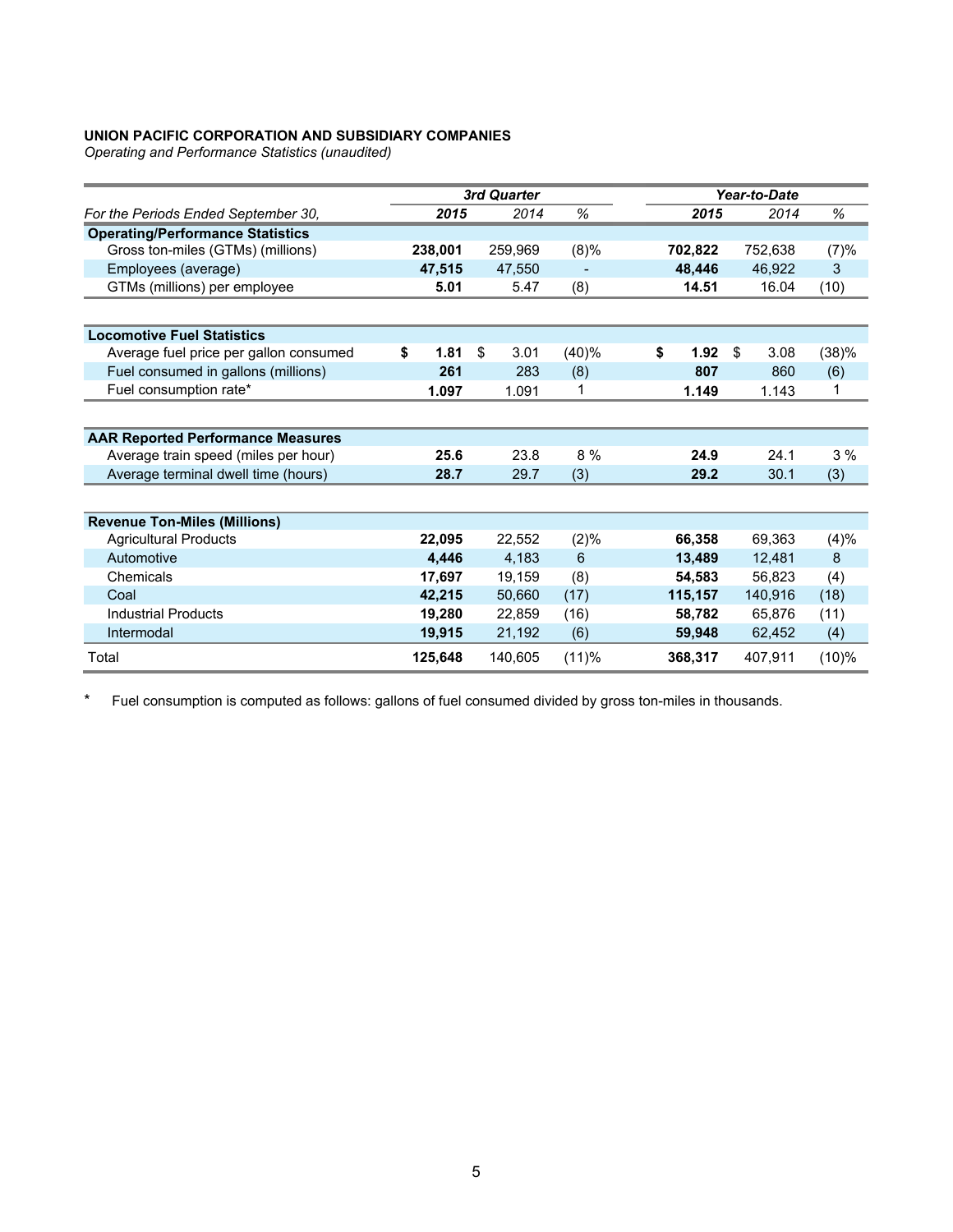*Condensed Consolidated Statements of Income (unaudited)* 

|                                                     | 2015 |         |    |         |  |                       |              |
|-----------------------------------------------------|------|---------|----|---------|--|-----------------------|--------------|
| Millions, Except Per Share Amounts and Percentages, |      | 1st Qtr |    | 2nd Qtr |  | 3rd Qtr               | Year-to-Date |
| <b>Operating Revenues</b>                           |      |         |    |         |  |                       |              |
| Freight revenues                                    | \$   | 5,251   | \$ | 5,068   |  | \$<br>5,215           | \$15,534     |
| Other revenues                                      |      | 363     |    | 361     |  | 347                   | 1,071        |
| Total operating revenues                            |      | 5,614   |    | 5,429   |  | 5,562                 | 16,605       |
| <b>Operating Expenses</b>                           |      |         |    |         |  |                       |              |
| Compensation and benefits                           |      | 1,369   |    | 1,305   |  | 1,267                 | 3,941        |
| Purchased services and materials                    |      | 643     |    | 600     |  | 589                   | 1,832        |
| Fuel                                                |      | 564     |    | 541     |  | 484                   | 1,589        |
| Depreciation                                        |      | 491     |    | 497     |  | 507                   | 1,495        |
| Equipment and other rents                           |      | 311     |    | 312     |  | 302                   | 925          |
| Other                                               |      | 259     |    | 225     |  | 205                   | 689          |
| Total operating expenses                            |      | 3,637   |    | 3,480   |  | 3,354                 | 10,471       |
| <b>Operating Income</b>                             |      | 1,977   |    | 1,949   |  | 2,208                 | 6,134        |
| Other income                                        |      | 26      |    | 142     |  | 30                    | 198          |
| Interest expense                                    |      | (148)   |    | (153)   |  | (157)                 | (458)        |
| Income before income taxes                          |      | 1,855   |    | 1,938   |  | 2,081                 | 5,874        |
| Income taxes                                        |      | (704)   |    | (734)   |  | (781)                 | (2, 219)     |
| <b>Net Income</b>                                   | \$   | 1,151   | \$ | 1,204   |  | \$<br>1,300           | \$<br>3,655  |
|                                                     |      |         |    |         |  |                       |              |
| <b>Share and Per Share</b>                          |      |         |    |         |  |                       |              |
| Earnings per share - basic                          | \$   | 1.31    | \$ | 1.38    |  | 1.51<br>\$            | \$<br>4.19   |
| Earnings per share - diluted                        | \$   | 1.30    | \$ | 1.38    |  | $\mathcal{S}$<br>1.50 | \$<br>4.18   |
| Weighted average number of shares - basic           |      | 879.3   |    | 872.2   |  | 862.9                 | 871.5        |
| Weighted average number of shares - diluted         |      | 882.8   |    | 875.2   |  | 865.8                 | 874.6        |
| Dividends declared per share                        | \$   | 0.55    | \$ | 0.55    |  | \$<br>0.55            | \$<br>1.65   |
|                                                     |      |         |    |         |  |                       |              |
| <b>Operating Ratio</b>                              |      | 64.8%   |    | 64.1%   |  | 60.3%                 | 63.1%        |
| <b>Effective Tax Rate</b>                           |      | 38.0%   |    | 37.9%   |  | 37.5%                 | 37.8%        |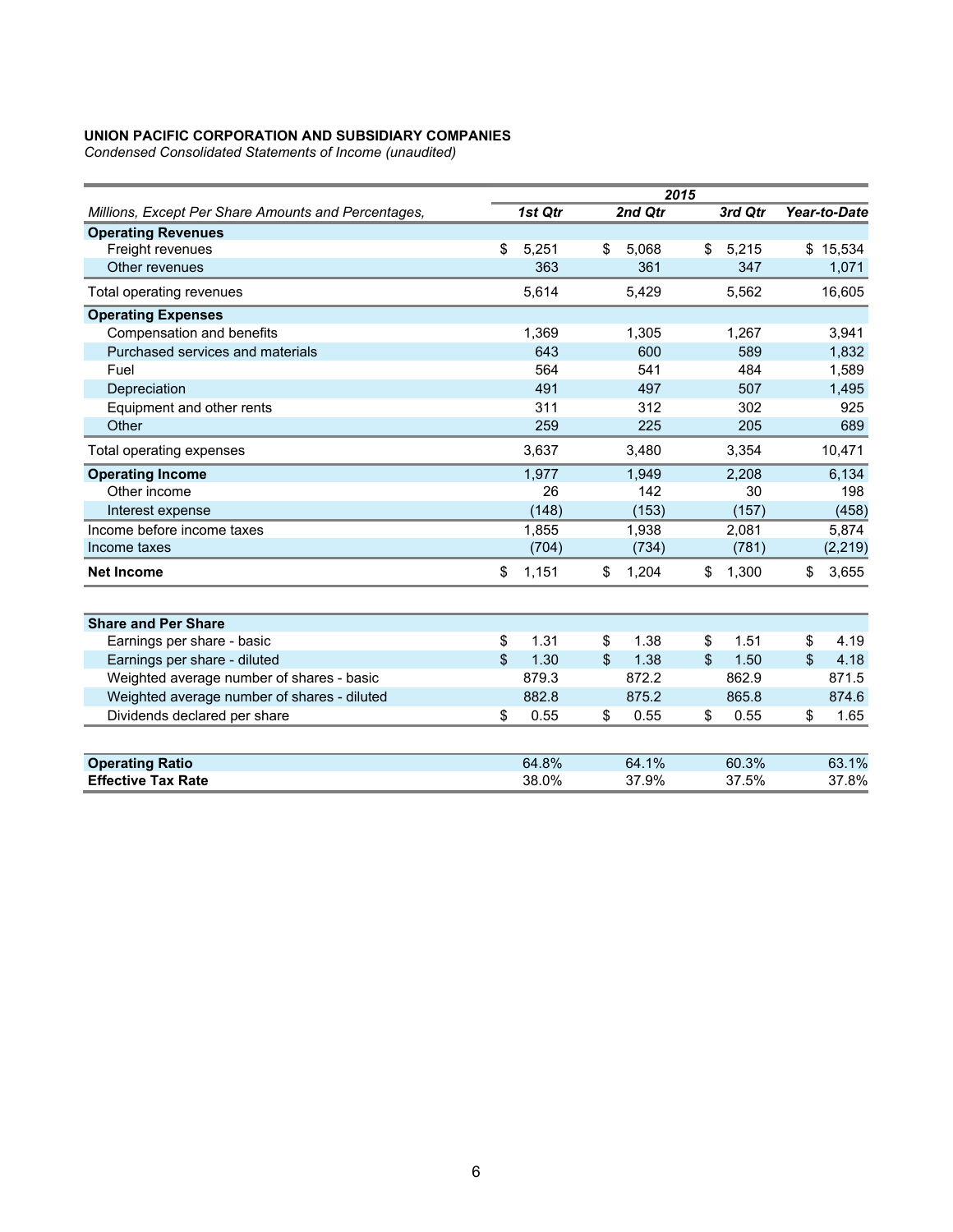*Freight Revenues Statistics (unaudited)* 

|                                     | 2015 |         |    |         |    |         |              |
|-------------------------------------|------|---------|----|---------|----|---------|--------------|
|                                     |      | 1st Qtr |    | 2nd Qtr |    | 3rd Qtr | Year-to-Date |
| <b>Freight Revenues (Millions)</b>  |      |         |    |         |    |         |              |
| <b>Agricultural Products</b>        | \$   | 939     | \$ | 867     | \$ | 880     | \$<br>2,686  |
| Automotive                          |      | 516     |    | 560     |    | 529     | 1,605        |
| Chemicals                           |      | 897     |    | 905     |    | 882     | 2,684        |
| Coal                                |      | 915     |    | 679     |    | 898     | 2,492        |
| <b>Industrial Products</b>          |      | 1,017   |    | 970     |    | 979     | 2,966        |
| Intermodal                          |      | 967     |    | 1,087   |    | 1,047   | 3,101        |
| Total                               | \$   | 5,251   | \$ | 5,068   | \$ | 5,215   | \$<br>15,534 |
| <b>Revenue Carloads (Thousands)</b> |      |         |    |         |    |         |              |
| <b>Agricultural Products</b>        |      | 245     |    | 225     |    | 232     | 702          |
| Automotive                          |      | 202     |    | 222     |    | 214     | 638          |
| Chemicals                           |      | 267     |    | 283     |    | 278     | 828          |
| Coal                                |      | 399     |    | 309     |    | 398     | 1,106        |
| <b>Industrial Products</b>          |      | 306     |    | 308     |    | 319     | 933          |
| Intermodal*                         |      | 812     |    | 942     |    | 898     | 2,652        |
| Total                               |      | 2,231   |    | 2,289   |    | 2,339   | 6,859        |
| <b>Average Revenue per Car</b>      |      |         |    |         |    |         |              |
| <b>Agricultural Products</b>        | \$   | 3,838   | \$ | 3,844   | \$ | 3,793   | \$<br>3,825  |
| Automotive                          |      | 2,553   |    | 2,528   |    | 2,469   | 2,516        |
| Chemicals                           |      | 3,362   |    | 3,197   |    | 3,165   | 3,239        |
| Coal                                |      | 2,293   |    | 2,197   |    | 2,259   | 2,254        |
| <b>Industrial Products</b>          |      | 3,325   |    | 3,144   |    | 3,073   | 3,179        |
| Intermodal*                         |      | 1,191   |    | 1,154   |    | 1,166   | 1,169        |
| Average                             | \$   | 2,354   | \$ | 2,213   | \$ | 2,229   | \$<br>2,265  |

\* Each intermodal container or trailer equals one carload.